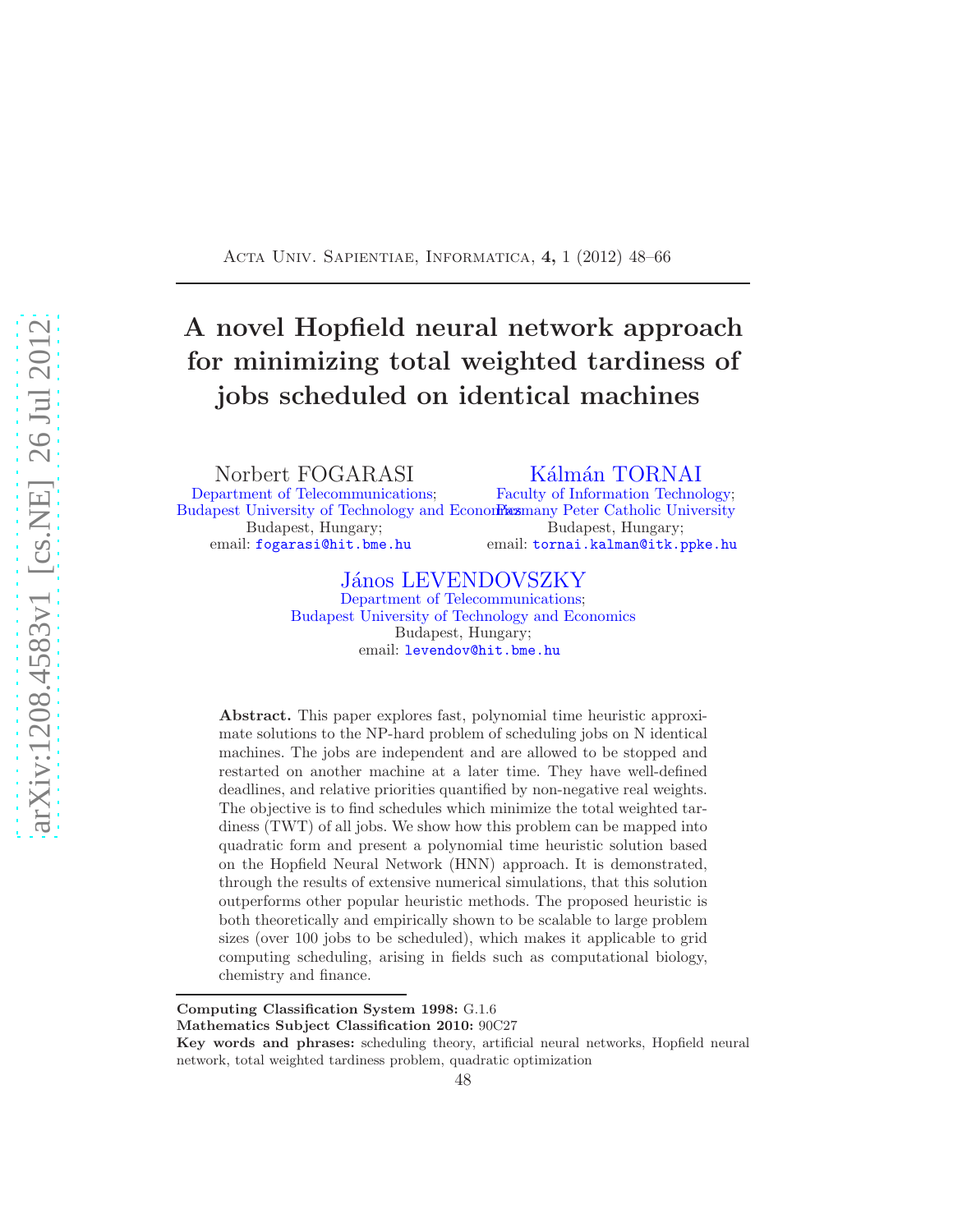### <span id="page-1-0"></span>1 Introduction

With the advent of grid computing, the classical science of scheduling theory has gained a new sphere of applications. Methods which were originally developed for decision making around limited resources in manufacturing and service industries have been adopted in the areas of computer science, telecommunication and other computationally intensive disciplines such as computational biology, chemistry and finance [\[5,](#page-17-0) [22\]](#page-18-0). Specifically, in the area of computational finance, where this paper sources its motivation, the problems of portfolio selection, pricing and hedging of complex financial instruments requires an enormous amount of computational resources whose optimal usage is of utmost importance to investment banks. The prices and risk sensitivity measures of complex portfolios need to be reevaluated daily, for which an overnight batch of calculations is scheduled and performed for millions of financial transactions, utilizing thousands of computing nodes. Each job has a well-defined priority and required completion time for availability of the resulting figures to the trading desk, risk managers and regulators. The jobs can generally be stopped and resumed at a later point on a different machine which is referred to as *preemption* in scheduling theory. For simplicity of modeling the problem, machines are generally assumed to be *identical* and there is a known, constant number of machines available.

The problem of finding optimal schedules for jobs running on identical machines has been extensively studied over the last three decades. Sahni [\[25\]](#page-18-1) presents an *O* (nlog mn) algorithm to construct a *feasible* schedule, one that meets all deadlines, if one exists, for  $n$  jobs and  $m$  machines. The basic idea of the algorithm is to schedule jobs with earliest due dates first, but fill up machines with smaller jobs if possible. Note that this method allows the development of an algorithm to compute the minimal amount of unit capacity for which a feasible schedule exists. This result has been extended to machines with identical functionality but different processing speed, termed *uniform machines*, and jobs with both starting times and deadlines [\[19\]](#page-18-2). However, the scheduling task becomes more difficult when a feasible schedule does not exist and the goal is to minimize some measure of delinquency, often termed *tardiness*. Tardiness of an individual job under a given schedule is defined as the amount of time by which the job finishes after its prescribed deadline, and is considered to be zero if the job finishes on or before the deadline.

In case of minimizing the maximum tardiness across all jobs, Lawler [\[14\]](#page-18-3) shows that the problem is solvable in polynomial time, even with some precedence constraints. Martel [\[19\]](#page-18-2) also used his construction to create a polynomial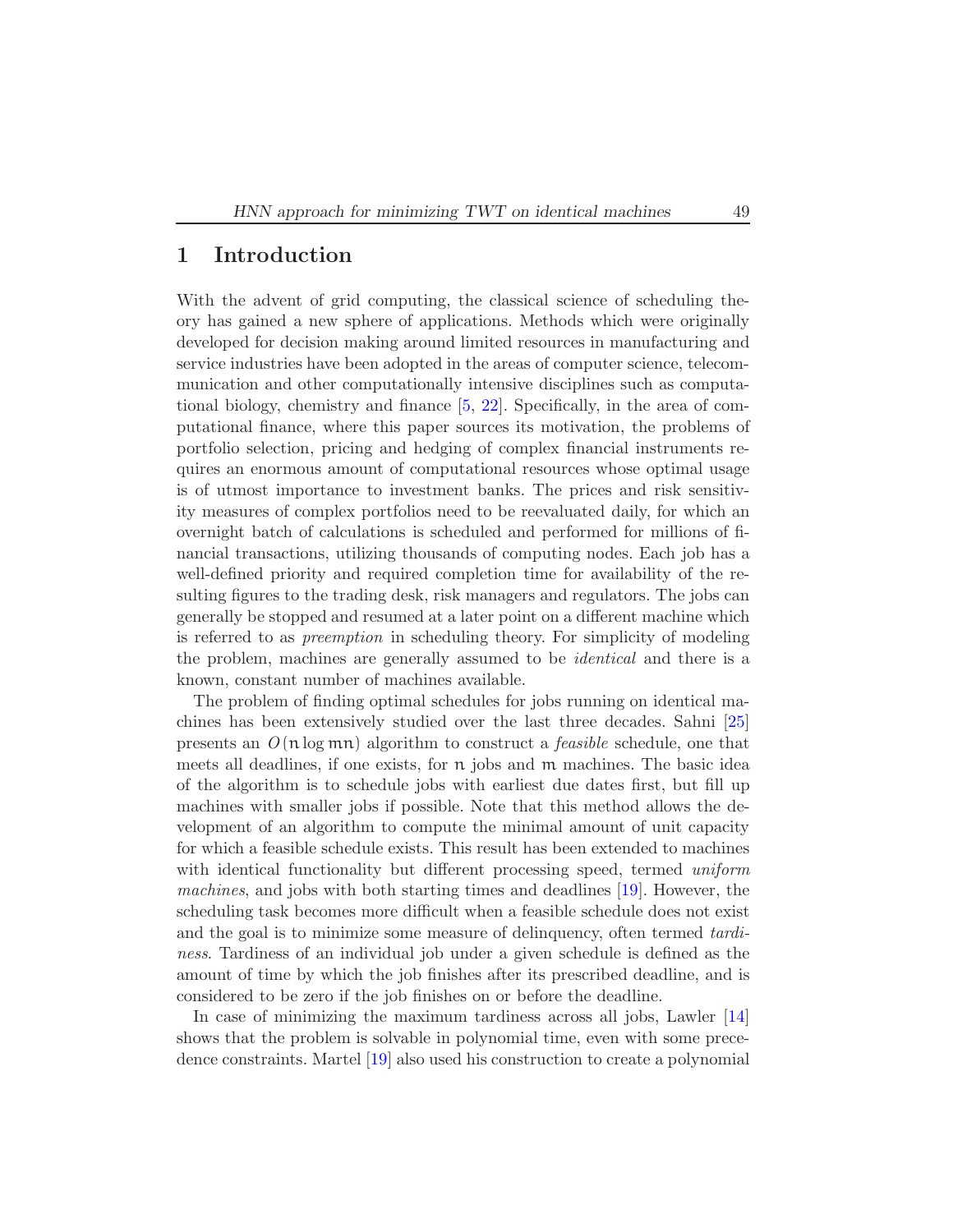<span id="page-2-0"></span>time algorithm to find the schedule which minimizes maximum lateness. However, if our measure concerns the total tardiness instead of the maximal one, then even the single machine, total tardiness problem (without weights) was proven to be NP-hard by Du et al [\[7\]](#page-17-1). A pseudopolynomial algorithm has been developed by Lawler [\[13\]](#page-17-2) for this problem, using dynamic programming, but this is for the 1-machine problem and does not have good practical runtime characteristics.

In practical applications, jobs often have relative priorities associated with them, represented by positive real *weights* and the objective becomes minimizing the total weighted tardiness (TWT). Once the NP-hardness of the TWT problem was established, most of the research work on the problem concerned the development of fast, heuristic algorithms. Dogramaci et al. [\[6\]](#page-17-3) propose a simple heuristic for the total (non-weighted) tardiness problem without preemption. Rachamadugu et al. [\[23\]](#page-18-4) then studied the identical machine, total weighted tardiness problem without preemption. They proposed a myopic heuristic and compared this to earliest due date (EDD), weighted shortest processing time (WSPT) and Montagnes rule on small problem sizes (2 or 5 jobs in total). Azizoglu et al. [\[3\]](#page-17-4) worked on an algorithm to find optimal schedule for the unweighted total tardiness problem without preemption, but their branch and bound exponential algorithm is too slow, in practice, for problems with more than 15 jobs. Armentano et al. [\[2\]](#page-17-5) examined the non-weighted problem without preemption, and starting from the KPM heuristic of Koulamas [\[11\]](#page-17-6) improved upon it, using tabu search. Guinet [\[8\]](#page-17-7) applies simulated annealing to solve the problem with uniform and identical machines and a lower bound is presented in order to evaluate the performance of the proposed method. More recently, Sen et al. [\[26\]](#page-18-5) surveyed the existing heuristic algorithms for the singlemachine total tardiness and total weighted tardiness problems while Biskup et al. [\[4\]](#page-17-8) did this for the identical machines total tardiness problem and also proposed a new heuristic. Akyol et al. [\[1\]](#page-17-9) provide an excellent recent review of artificial neural network based approaches to scheduling problems and proposes a coupled gradient network to solve the weighted earliness plus tardiness problem on multiple machines. The feasibility of the method is illustrated on a single 8-job scheduling problem.

We suggest a novel heuristic for the TWT problem, based on the Hopfield Neural Network approach which is shown to perform better than existing simple heuristics and has desirable scaling characteristics. Maheswaran et al. [\[16\]](#page-18-6) applied a similar approach to the single machine TWT problem and their results were encouraging for a specific 10-job problem.

In this paper, we first map the problem into quadratic optimization and then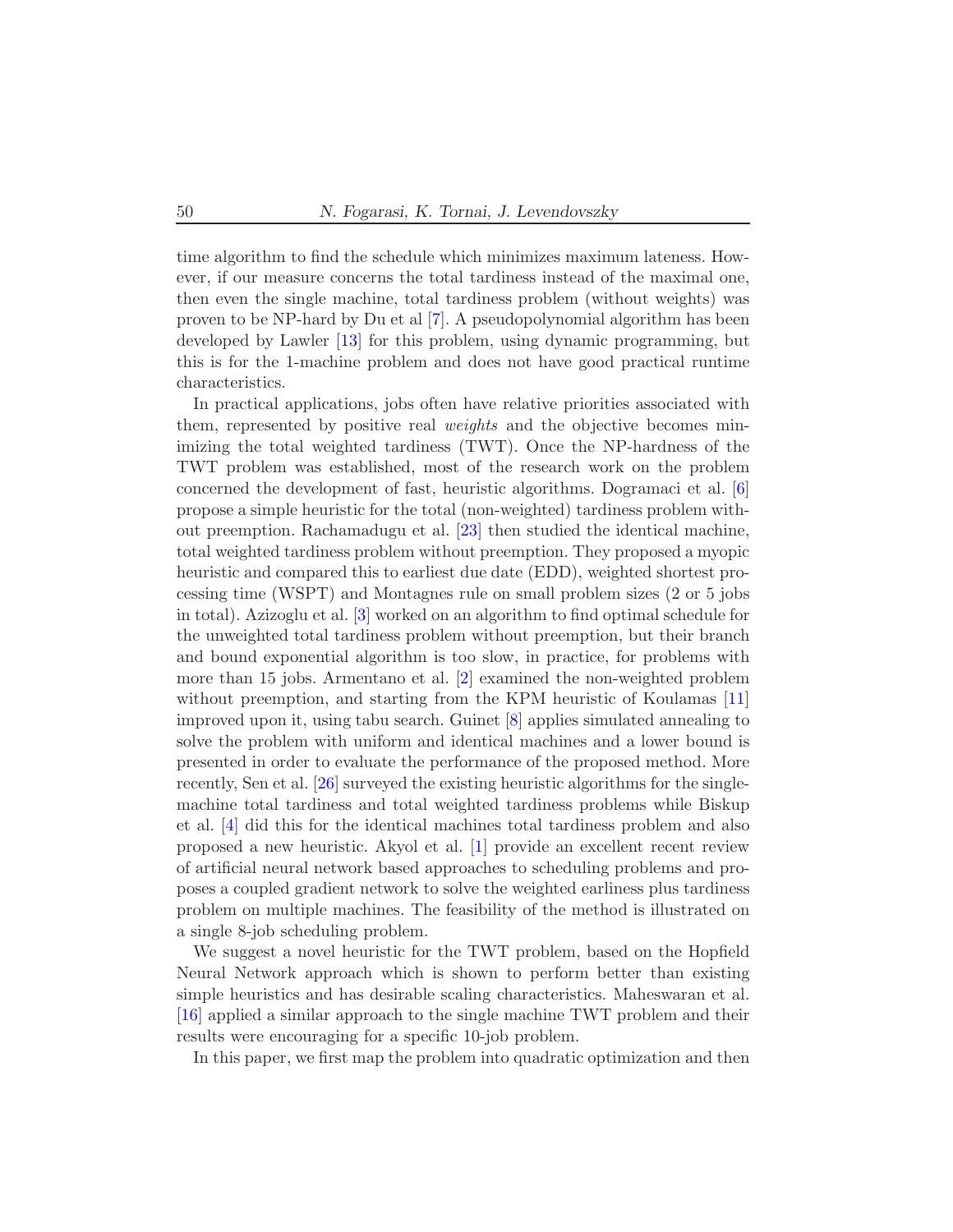<span id="page-3-1"></span>the Hopfield net is used to provide fast polynomial time, heuristic solution. The topics are organized as follows: in Section 2, we present the problem formulation and the model used, in Section 3 existing heuristics are defined and explained, in Section 4 our novel HNN approach is introduced, in Section 5 numerical results are presented and finally in Section 6 some conclusions are drawn and directions for future research are outlined.

# 2 Problem formulation

In this section, we give a formal presentation for the problem of optimally scheduling jobs on finite number of identical processors under constraints on the completion times. The basic formalism is the following:

- Given N jobs with sizes  $\mathbf{x} = \{x_1, x_2, x_3, \dots x_N\} \in \mathbb{N}^N$ . The processing of the jobs can be stopped and resumed at any time, so the processing time units of each job need not be contiguous. In the literature this condition is known as preemption and also assumes a task started on one machine can continue on another [\[5\]](#page-17-0).
- For each job a cutoff time is prescribed by  $\mathbf{K} = \{K_1, K_2, K_3, \ldots, K_N\} \in \mathbb{N}^N$ . This constraint defines the time within which the job is to be completed.
- The constant number of processors, the capacity of the system is denoted by  $V \in \mathbb{N}$ .
- We are also given a vector  $\mathbf{w} = \{w_1, w_2, w_3, \dots, w_N\} \in \mathbb{R}^N, w_i \geq 0, \forall i =$ 1, ..., N denoting the relative priority (or weight) of each job, which can be used in the definition of the objective function.

A schedule is represented by a binary matrix  $\mathbf{C} \in \{0,1\}^{N \times L}$  where  $C_{i,j} = 1$ if job i is being processed at time slot j, and L denotes the length of the schedule. An example is given in [\(1\)](#page-3-0) where the parameters are the following:  $V = 2, N = 3, x = \{2, 3, 1\}, K = \{3, 3, 3\}.$ 

<span id="page-3-0"></span>
$$
\mathbf{C} = \left( \begin{array}{ccc} 1 & 0 & 1 \\ 1 & 1 & 1 \\ 0 & 1 & 0 \end{array} \right) \tag{1}
$$

The first row in  $(1)$  denotes the fact that under this schedule  $C$ , the first job is processed in time steps 1 and 3 (note that preemption is used as the processing of this job is not continuous) and therefore the prescribed size 2 of this job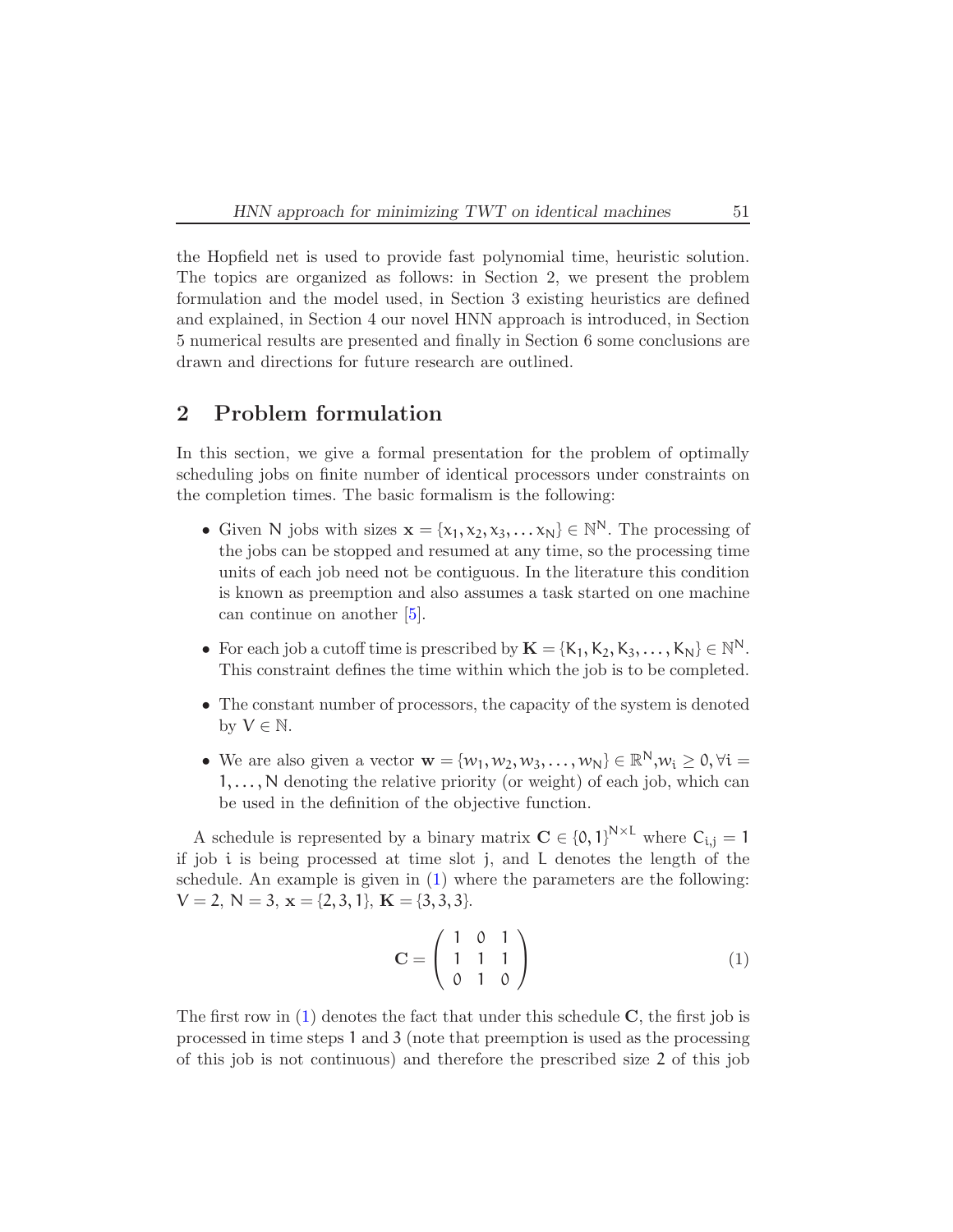completes within the prescribed cutoff time of time step 3. Similarly, the 3 units of the second job complete within the cutoff time of 3 and the third job is completed ahead of the cutoff time on time step 2. Summing the columns of matrix C, we see that the maximal capacity of  $V = 2$  is fully utilized on each time step.

In order to evaluate the effectiveness of a given schedule  $C$ , we define tardiness of a job as follows:

$$
T_i = \max(0, F_i - K_i), \qquad (2)
$$

where  $F_i$  is the actual finish time of job i under schedule C:  $F_i$  =  $\arg \max \{C_{i,j} = 1\}$  (The position of the last 1 in the ith row in scheduling j matrix C.)

The problem can now be stated formally as follows:

<span id="page-4-0"></span>
$$
\mathbf{C}_{\text{opt}} := \underset{\mathbf{C}}{\text{arg min}} \sum_{i=1}^{N} w_i \mathbf{T}_i. \tag{3}
$$

Under the following constraints:

• The sizes of the scheduled jobs in the scheduling matrix are equal to the predefined amounts:

<span id="page-4-1"></span>
$$
\sum_{j=1}^{L} C_{i,j} = x_i, \forall i = 1, ..., N.
$$
 (4)

• The number of scheduled jobs at any given time instant does not exceed the capacity of the system:

<span id="page-4-2"></span>
$$
\sum_{i=1}^{N} C_{i,j} \le V, \forall j = 1, \dots, L.
$$
 (5)

We revisit our previous example with a minor change:  $V = 2$ ,  $N = 3$ ,  $x = \{2, 3, 2\}, K = \{3, 3, 3\}$  and a weight vector  $w = \{3, 2, 1\}.$  It can be observed that there is no solution, in which all jobs are completed before their cutoff times. A minimal weighted tardiness solution is the following:

$$
\mathbf{C} = \left( \begin{array}{rrr} 1 & 0 & 1 & 0 \\ 1 & 1 & 1 & 0 \\ 0 & 1 & 0 & 1 \end{array} \right).
$$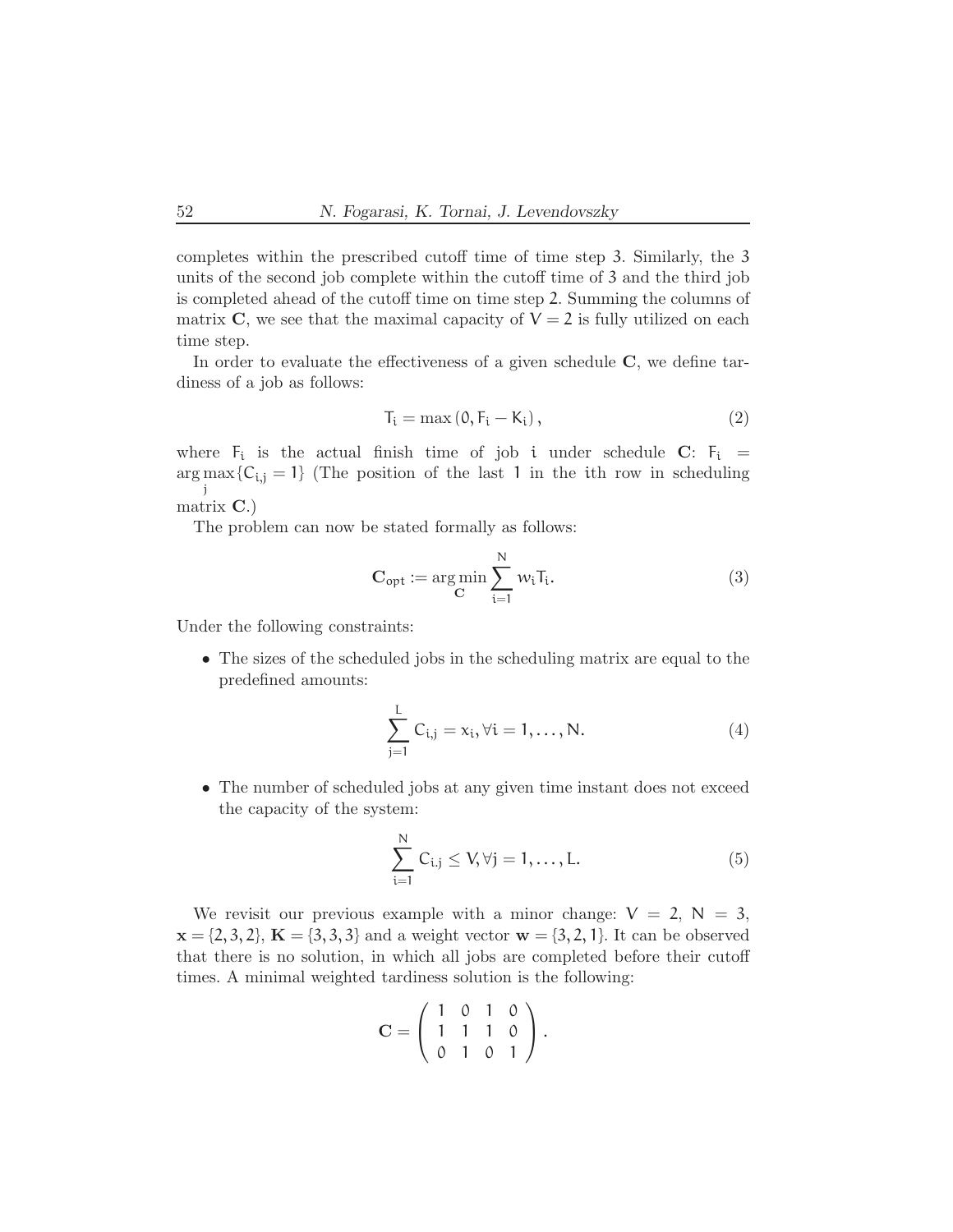### <span id="page-5-0"></span>3 Existing heuristic methods

Given the NP-hardness of the scheduling task as shown by Du et al. [\[7\]](#page-17-1), and therefore the amount of time it would take to find the exact, optimal solution, in most real-world settings the pragmatic approach of finding a fast, sub-optimal, but good solution is followed. As outlined in the introduction, this has been a very active field of research, and most studies use the Earliest Due Date (EDD) and Weighted Shortest Process Time (WSPT) heuristics as benchmarks for evaluating the proposed algorithms. In addition to these, we also outline the recently developed Load Balancing Scheduling (LBS) heuristic and a newly proposed Largest Weighted Process First (LWPF) heuristic. Furthermore, we also outline a random processing method which is used as a low benchmark for our testing results.

### 3.1 Earliest due date (EDD) heuristic

The EDD heuristic orders the sequence of jobs to be executed from the job with the earliest due date to the job with the latest due date. Using the notation of Section 2, we relabel the job indices so that the following inequality holds:

$$
K_1\leq K_2\leq \ldots \leq K_N.
$$

Once this ordering is determined, the jobs are allocated to the machines in this order, always utilizing the maximum available capacity. Once a job finishes and capacity is freed up, the next job using the above ordering is scheduled on the freed up machine. It has been shown in [\[22\]](#page-18-0) that EDD finds the optimal schedule when one wants to minimize the maximum tardiness on a single machine. However, we note that when the objective function includes the relative priorities of jobs, EDD is at a severe disadvantage, as it does not include consideration of the weights.

### 3.2 Weighted shortest processing time (WSPT) heuristic

The WSPT method is analogous to the EDD method in that it orders the jobs according to well-defined criteria and then schedules the jobs according to this ordering, utilizing the maximum available capacity available. Once a job finishes and capacity is freed up, the next job using the ordering is scheduled. Using the notation of Section 2, the jobs are ordered such that the below holds:

$$
\frac{x_1}{w_1} \leq \frac{x_2}{w_2} \leq \ldots \leq \frac{x_N}{w_N}.
$$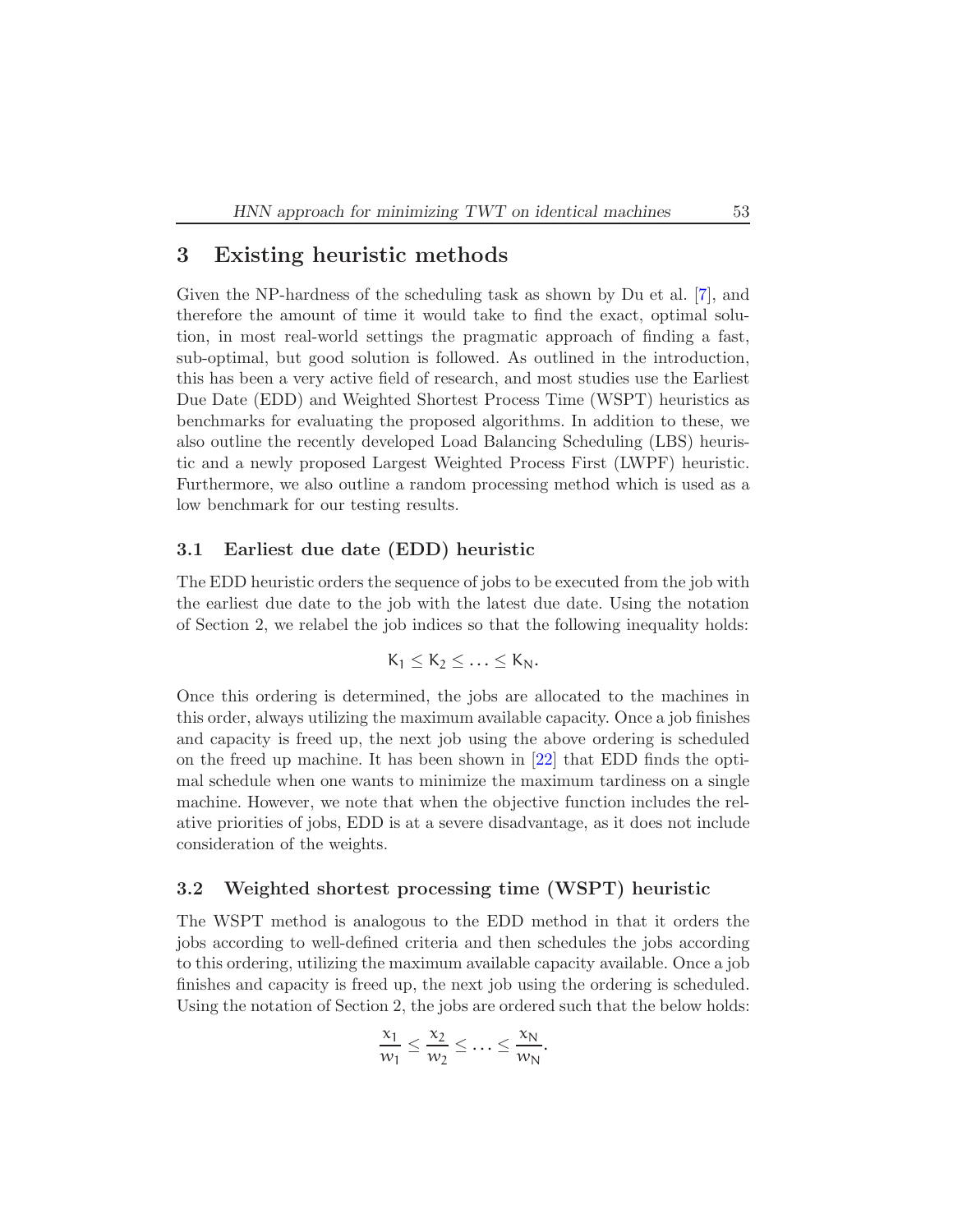### <span id="page-6-0"></span>3.3 Largest weighted process first (LWPF) heuristic

This heuristic is analogous to the EDD and the WSPT heuristics with the jobs ordered according to the following inequality:

 $w_1 \geq w_2 \geq \ldots \geq w_N$ .

This is a simple heuristic which allows us get a sense of the importance of considering the weights versus the cutoff times. We have not seen this simple heuristic mentioned anywhere in the literature, but it turns out to have quite good empirical characteristics which is one of the many contributions of this paper.

### 3.4 Load Balancing Scheduling (LBS) algorithm

Laszlo et al [\[12\]](#page-17-10) suggest a novel deterministic, polynomial time algorithm for scheduling jobs with cutoff times, in the context of load balancing for wireless sensor networks. The basic idea of the algorithm is to start scheduling the jobs backwards from the maximal cutoff time, in order of decreasing cutoff times, always ensuring full capacity is utilized. For a more formal definition of the algorithm, please see [\[12\]](#page-17-10). We note that whilst the algorithm has proven to be extremely successful for load balancing, it does not take into account the weights of the jobs and therefore will suffer from the same shortcomings in our setting as EDD.

### 3.5 Random method

In this method, the jobs are ordered randomly and are scheduled in such a way as to always fully utilize the maximum available capacity. This unsophisticated heuristic is useful as a low benchmark by repeating it a number of times and taking the best solution over the multiple repeats.

# 4 Novel Hopfield neural network (HNN) based approach

Since the number of possible binary matrices grows exponentially with the number of nodes and the length of the schedule, exhaustive search with complexity  $O(2^{N\cdot L})$  is generally computationally infeasible to solve the optimization problem at hand. Thus, our goal is to develop a polynomial time approximate solution by mapping the problem to an analogous quadratic optimization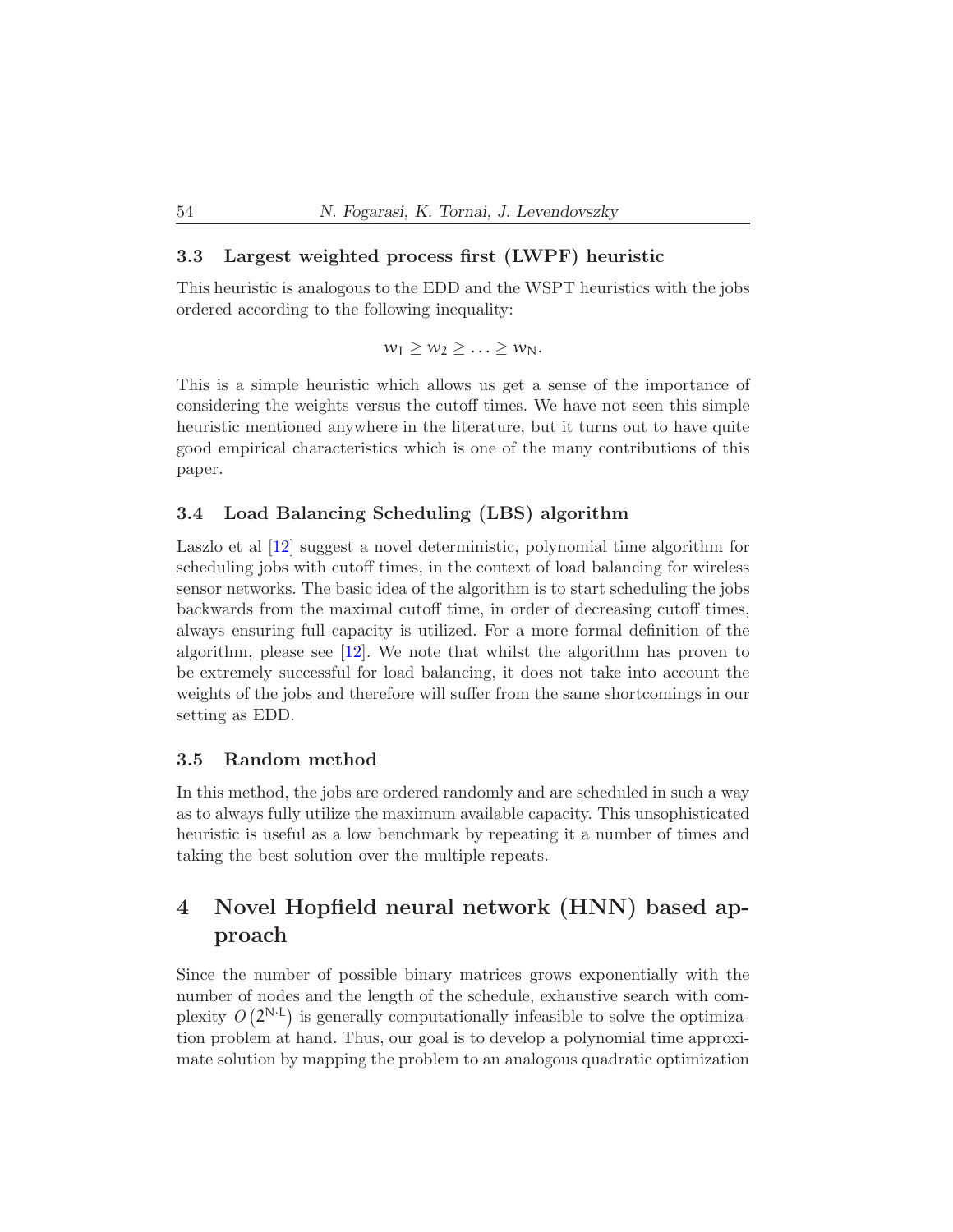<span id="page-7-1"></span>problem, similar to the approach of Levendovszky et al [\[15\]](#page-18-7) and Treplan et al [\[27\]](#page-18-8).

We first review the methods available for optimizing equations in quadratic form. Let us assume that matrix **W** is a symmetric matrix of size  $n \times n$  and vector  $\bf{b}$  is of length  $\bf{n}$ . We seek the optimal  $\bf{n}$  dimensional vector  $\bf{y}$  which minimizes the following quadratic function [\[21\]](#page-18-9):

<span id="page-7-0"></span>
$$
f(\mathbf{y}) = -\frac{1}{2}\mathbf{y}^{\mathsf{T}}\mathbf{W}\mathbf{y} + \mathbf{b}^{\mathsf{T}}\mathbf{y},
$$
\n(6)

subject to one or more constraints of the form of

$$
Ay \leq v,
$$
  
By = u.

If the problem at hand contains only linear constraints then it can be solved as presented by Murty et al  $[20]$ . In other cases, if the matrix **W** is positive definite, then the function  $f(y)$  is convex and the problem can be solved with the ellipsoid method presented by Zhi-Quan et al  $[28]$ . When **W** is indefinite, the problem is NP-hard (for details see  $[24]$ ).

A frequently used powerful, heuristic algorithm to solve quadratic optimization problems is the Hopfield Neural Network (HNN). This neural network is described by the following state transition rule:

$$
\mathbf{y}_i(k+1) = \mathrm{sgn}\left(\sum_{j=1}^N \hat{W}_{ij}y_j(k) - \hat{b}_i\right), i = \mathrm{mod}_N k,
$$

where

$$
\mathbf{d} = -\text{diag}(\mathbf{W}),
$$
  

$$
\widehat{\mathbf{W}} = -\mathbf{W} - \text{diag}(\mathbf{d}),
$$
  

$$
\widehat{\mathbf{b}} = \mathbf{b} - \frac{1}{2}\mathbf{d}.
$$

Using the Lyapunov method, Hopfield [\[10\]](#page-17-11) proved that the HNN converges to its fixed-point, as a consequence the HNN minimizes a quadratic Lyapunov function:

$$
\mathcal{L}(\mathbf{y}):=-\frac{1}{2}\sum_{i=1}^N\sum_{j=1}^N\hat{W}_{ij}y_iy_j+\sum_{i=1}^Ny_i\hat{b}_i=-\frac{1}{2}\mathbf{y}^T\hat{\mathbf{W}}\mathbf{y}+\mathbf{\hat{b}}^T\mathbf{y}.
$$

Thus, the HNN is able to solve combinatorial optimization problems in polynomial time under special conditions as it has been demonstrated by Mandziuk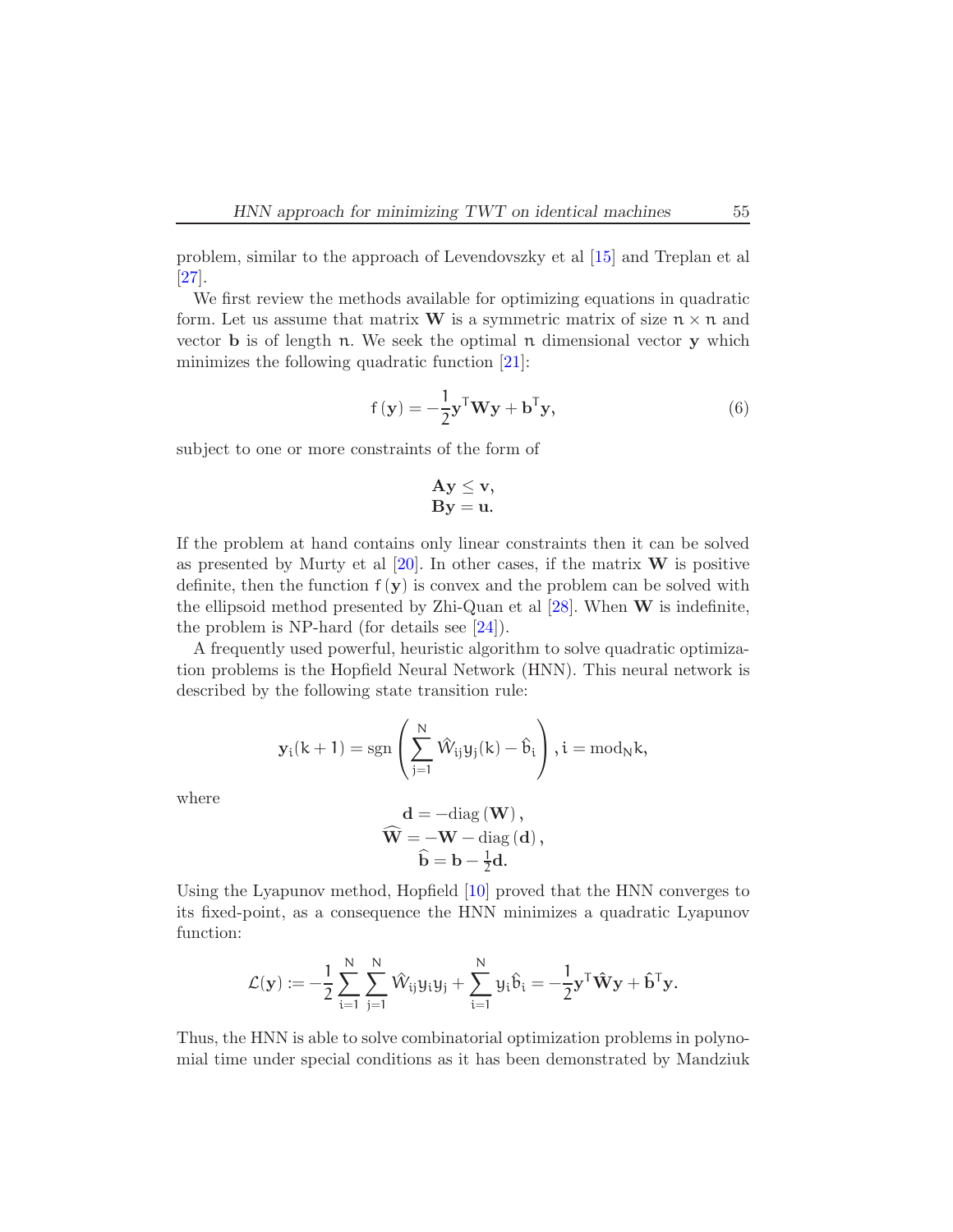<span id="page-8-0"></span>[\[18,](#page-18-13) [17\]](#page-18-14). Using this method in practice we have to handle the following problem: in some cases the HNN method may get stuck in local minimal point of its Lyapunov function.

These methods motivate us to map the existing optimization problem into quadratic form. First the binary scheduling matrix  $C$  is mapped into a binary column vector y as follows:

$$
\mathbf{C} = \left( \begin{array}{cccc} C_{1,1} & C_{1,2} & \cdots & C_{1,L} \\ C_{2,1} & C_{2,2} & \cdots & C_{2,L} \\ \vdots & \vdots & \ddots & \vdots \\ C_{N,1} & C_{N,2} & \cdots & C_{N,L} \end{array} \right) \rightarrow
$$

$$
\mathbf{y} = (C_{1,1}, C_{1,2}, \cdots, C_{1,L}, C_{2,1}, \cdots, C_{2,L}, C_{N,1}, \cdots, C_{N,L})^{T}.
$$

The original objective function [\(3\)](#page-4-0) is elaborated as follows:

$$
\min_{\mathbf{C}} \sum_{i=1}^N w_i \left( \max \left( 0, \arg \max_j \{ C_{i,j} = 1 \} - K_i \right) \right).
$$

This objective is equivalent to:

$$
\min_{\mathbf{C}} \sum_{i=1}^N w_i \left( \sum_{j=K_i+1}^L C_{i,j} \right).
$$

The minimization problem is thus equivalent to:

$$
\mathbf{C}_{opt} := \arg\!\min_{\mathbf{C}} \sum_{i=1}^N \sum_{j=K_i+1}^L w_i C_{i,j}^2.
$$

Therefore the mapping required is:

$$
-\frac{1}{2}\mathbf{y}^{\mathsf{T}}\mathbf{W}_{A}\mathbf{y} + \mathbf{b}_{A}^{\mathsf{T}}\mathbf{y} = \sum_{i=1}^{N} \sum_{j=K_i+1}^{L} w_i C_{i,j}^2.
$$

The solution is the following:

$$
\mathbf{b}_A = \mathbf{0}_{N L \times 1}, \\ \mathbf{W}_A = -2 \left( \begin{array}{cccc} \mathbf{D}_1 & \mathbf{0} & \cdots & \mathbf{0} \\ \mathbf{0} & \mathbf{D}_2 & \cdots & \mathbf{0} \\ \mathbf{0} & \mathbf{0} & \cdots & \mathbf{D}_N \end{array} \right),
$$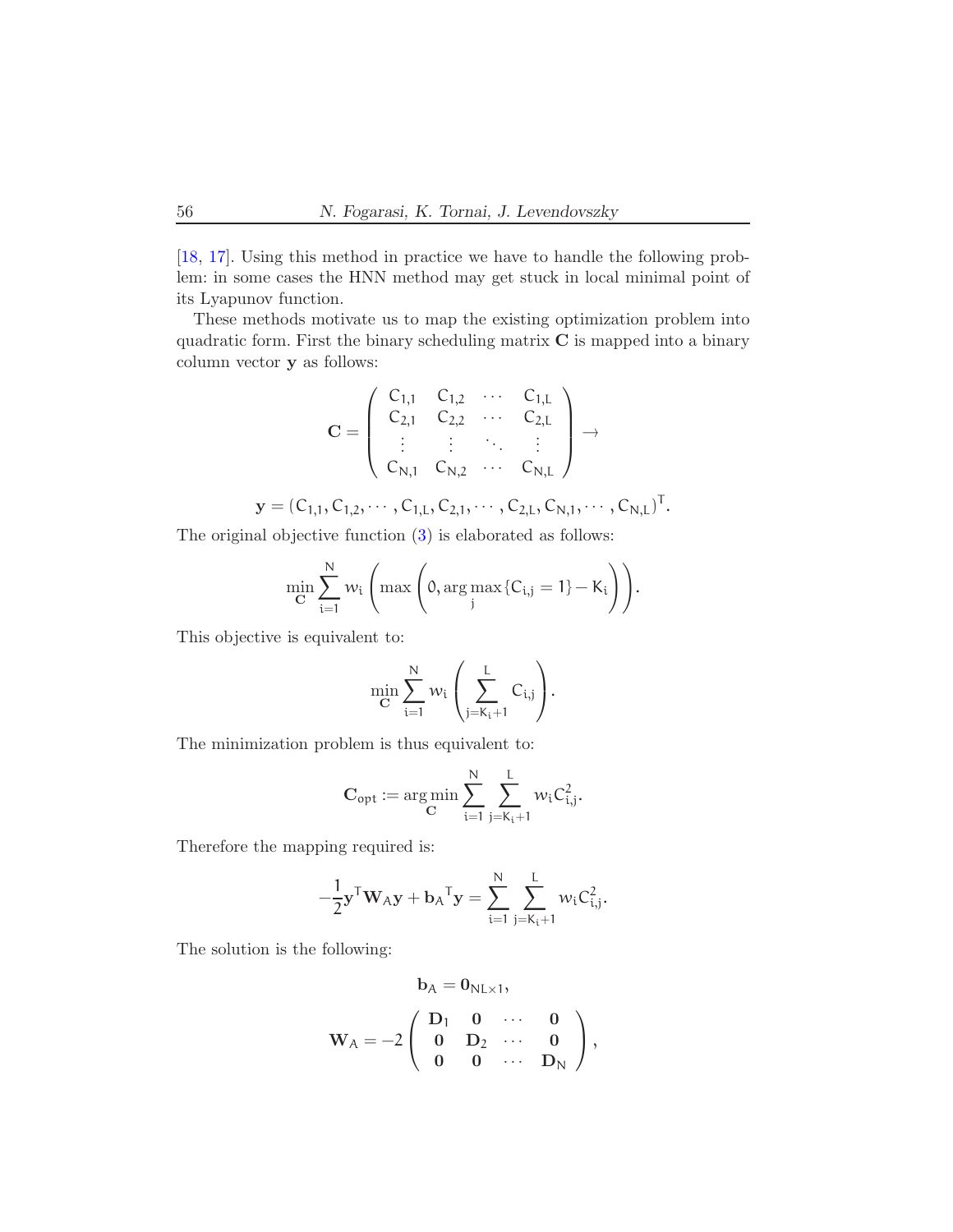where

$$
\mathbf{D}_j = \left(\begin{array}{cc} \mathbf{0}_{K_j \times K_j} & \mathbf{0}_{K_j \times (L-K_j)} \\ \mathbf{0}_{\left(L-K_j\right) \times K_j} & w_j \mathbf{I}_{\left(L-K_j\right) \times \left(L-K_j\right)} \end{array}\right) \in \mathrm{R}^{L \times L}.
$$

Having transformed the objective function to a quadratic form, we now turn our attention to doing the same with the two constraints outlined in [\(4\)](#page-4-1) and  $(5).$  $(5).$ 

The constraints in [\(4\)](#page-4-1) can be rewritten as follows:

$$
\forall i: \sum_{j=1}^L C_{i,j} = x_i \rightarrow \min_{\mathbf{C}} \sum_{i=1}^N \left( \left( \sum_{j=1}^L C_{i,j} \right) - x_i \right)^2.
$$

This will lead to the following equation:

<span id="page-9-0"></span>
$$
-\frac{1}{2}\mathbf{y}^{\mathsf{T}}\mathbf{W}_{\mathsf{B}}\mathbf{y} + \mathbf{b}_{\mathsf{B}}^{\mathsf{T}}\mathbf{y} = \sum_{i=1}^{\mathsf{N}} \left( \left( \sum_{j=1}^{L} C_{i,j} \right) - x_i \right)^2.
$$
 (7)

The solution of equation [\(7\)](#page-9-0) is:

$$
b_B = 2 \left( \begin{array}{cccc} x_{1_{1 \times L}} & x_{2_{1 \times L}} & \cdots & x_{J_{1 \times L}} \end{array} \right),
$$
  

$$
W_B = -2 \left( \begin{array}{cccc} 1_{L \times L} & 0 & \cdots & 0 \\ 0 & 1_{L \times L} & \cdots & 0 \\ \vdots & \vdots & \ddots & \vdots \\ 0 & 0 & \cdots & 1_{L \times L} \end{array} \right).
$$

Another constraint ensures that the scheduling does not overload the processing units, described in [\(5\)](#page-4-2). The required transformation is as follows:

<span id="page-9-1"></span>
$$
\forall j : \sum_{i=1}^{N} C_{i,j} = V \to \min_{\mathbf{C}} \sum_{i=1}^{L} \left( \left( \sum_{j=1}^{N} C_{i,j} \right) - V \right)^2.
$$
 (8)

Please note the technicality that this constraint may not be relevant for the last few columns where only the remaining jobs have to be scheduled and schedule matrices not exhausting the full capacity should not be penalized. The total length of scheduling can be written as follows:

$$
\tilde{L} = \left\lceil \frac{\sum\limits_{i=1}^N x_i}{V} \right\rceil,
$$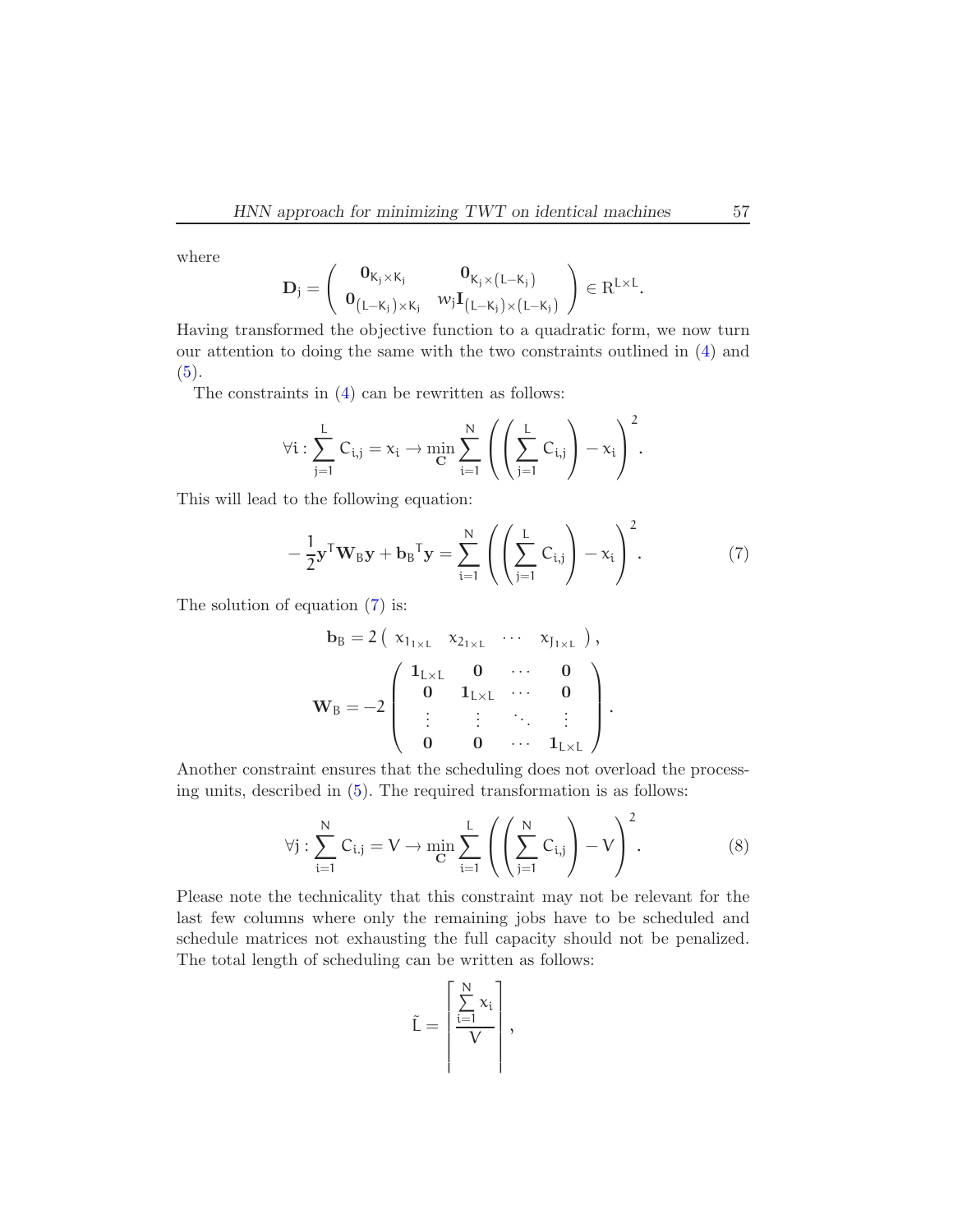$$
L = \max\left(\tilde{L}, \max_i x_i, \max_i K_i\right).
$$

The number of columns where capacity V needs to be fully utilized is the following:

<span id="page-10-0"></span>
$$
M = \max\left(1, \max_{i} x_i - \hat{L} + 1\right). \tag{9}
$$

NL×NL

Taking into consideration [\(9\)](#page-10-0) the mapping of [\(8\)](#page-9-1) can be described by the following equation:

$$
-\frac{1}{2}\mathbf{y}^{\mathsf{T}}\mathbf{W}_B\mathbf{y} + \mathbf{b}_B^{\mathsf{T}}\mathbf{y} = \sum_{i=1}^M \left( \left( \sum_{j=1}^N C_{i,j} \right) - V \right)^2.
$$

The solution of this equation is the following:

$$
\mathbf{b}_C = \begin{bmatrix} \mathbf{V}_{M \times 1}, \mathbf{0}_{(L-M) \times 1}, \mathbf{V}_{M \times 1}, \mathbf{0}_{(L-M) \times 1}, \ldots, \mathbf{V}_{M \times 1}, \mathbf{0}_{(L-M) \times 1} \end{bmatrix},
$$

$$
\mathbf{W}_C = -2 \begin{pmatrix} \mathbf{D} & \mathbf{D} & \cdots & \mathbf{D} \\ \mathbf{D} & \mathbf{D} & \cdots & \mathbf{D} \\ \vdots & \vdots & \ddots & \vdots \\ \mathbf{D} & \mathbf{D} & \cdots & \mathbf{D} \end{pmatrix},
$$

where

$$
\mathbf{D} = \left(\begin{array}{cc} \mathbf{I}_{M \times M} & \mathbf{0}_{M \times (L-M)} \\ \mathbf{0}_{(L-M) \times M} & \mathbf{0}_{(L-M) \times (L-M)} \end{array}\right).
$$

We can combine these mappings into the form of equation  $(6)$  as follows:

$$
\mathbf{W} = \alpha \mathbf{W}_{A} + \beta \mathbf{W}_{B} + \gamma \mathbf{W}_{C} \in \mathrm{R}^{N L \times N L},
$$

and

$$
\mathbf{b} = \alpha \mathbf{b}_A + \beta \mathbf{b}_B + \gamma \mathbf{b}_C \in \mathrm{R}^{NL \times 1}.
$$

Note that the objectives can be controlled with heuristic constants  $\alpha$ ,  $\beta$  and  $\gamma$  in order to strike an appropriate balance between the weights of different requirements. Having this quadratic form at hand, we can apply the HNN to provide an approximate solution to the optimization problem in polynomial time.

# 5 Numerical results

In this section, the performance of the HNN approach is investigated and is compared to the performance of other heuristics.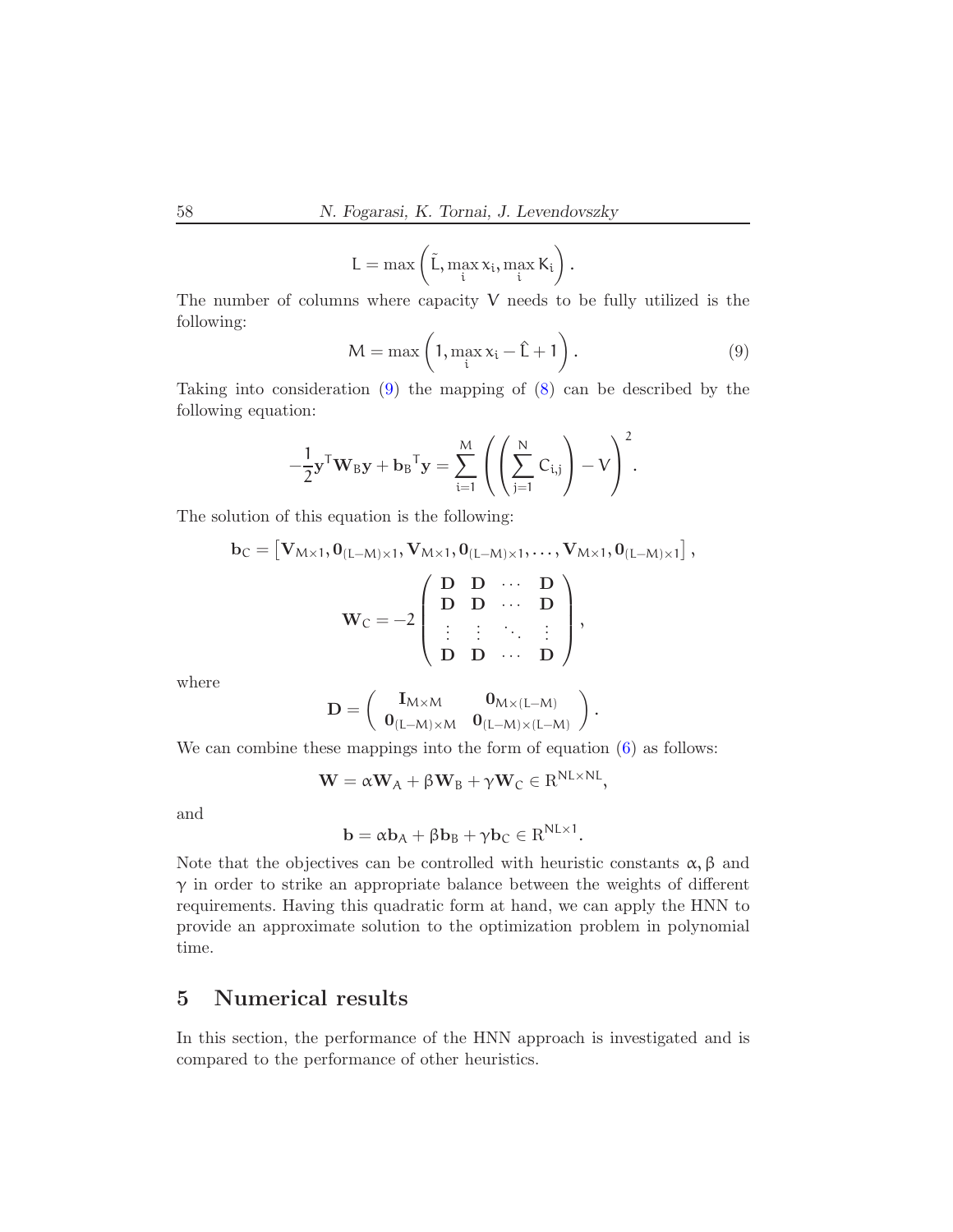#### 5.1 Simulation method

Each method outlined in Section 3 and the HNN method outlined in Section 4 has been tested by simulation on a large and diverse set of input parameters with the aim to characterize the algorithms empirically on scheduling problems of different size of jobs. The algorithms were implemented in Matlab and tests were run in this simulation environment with randomly generated parameters such as size of jobs, cutoff times, and weights. The size of each job and its cutoff time and corresponding weight are generated as follows:

<span id="page-11-1"></span>
$$
\mathbf{x}_{i} = \text{random}([1, c_{1}]), \qquad (10)
$$

$$
\mathbf{K}_{i} = \mathbf{x}_{i} + \mathrm{random} \left( [c_{1}, 1.5 \cdot c_{1}] \right), \tag{11}
$$

$$
\mathbf{w}_{i} = \text{random}([1, c_{2}]), \qquad (12)
$$

where random  $(\Theta)$  produces a uniformly distributed random integer value in range Θ. In our simulations the constant  $c_1$  equals 10 and  $c_2$  equals 5. The number of processors  $(V)$  is determined as follows:

<span id="page-11-0"></span>
$$
V = 0.25 \cdot J. \tag{13}
$$

The problem is expected to be solved without tardiness when the capacity is  $V =$  J. Therefore [\(13\)](#page-11-0) ensures that there is a high likelihood of tardiness associated with the generated problem.

For each problem size, 100 different problems were generated randomly, using  $(10)-(13)$  $(10)-(13)$  and the results the methods were compared in each case.

The random method was repeated 1000 times for each problem and the best solution was used. Furthermore, the HNN method was repeated 1000 times for each problem with different random starting points and the best solution was used. In addition, the heuristical parameters  $\alpha$ ,  $\beta$  and  $\gamma$  were adjusted between the simulations in order to provide a good balance between optimizing the objective function, but also meeting the required constraints to produce a valid scheduling matrix. To adjust the heuristical parameters we used Algorithm [1.](#page-12-0)

Even so, in some cases the HNN is unable to provide a valid solution, because the prescribed constraints on job sizes and capacity are violated. Therefore, we introduced an error correction function (see Algorithm [2\)](#page-12-1) in order to cut and replace the unnecessary 1-s in the scheduling matrix. In our simulations parameter e equals 5. All of the results presented in the following sections concern valid schedules meeting the required constraints.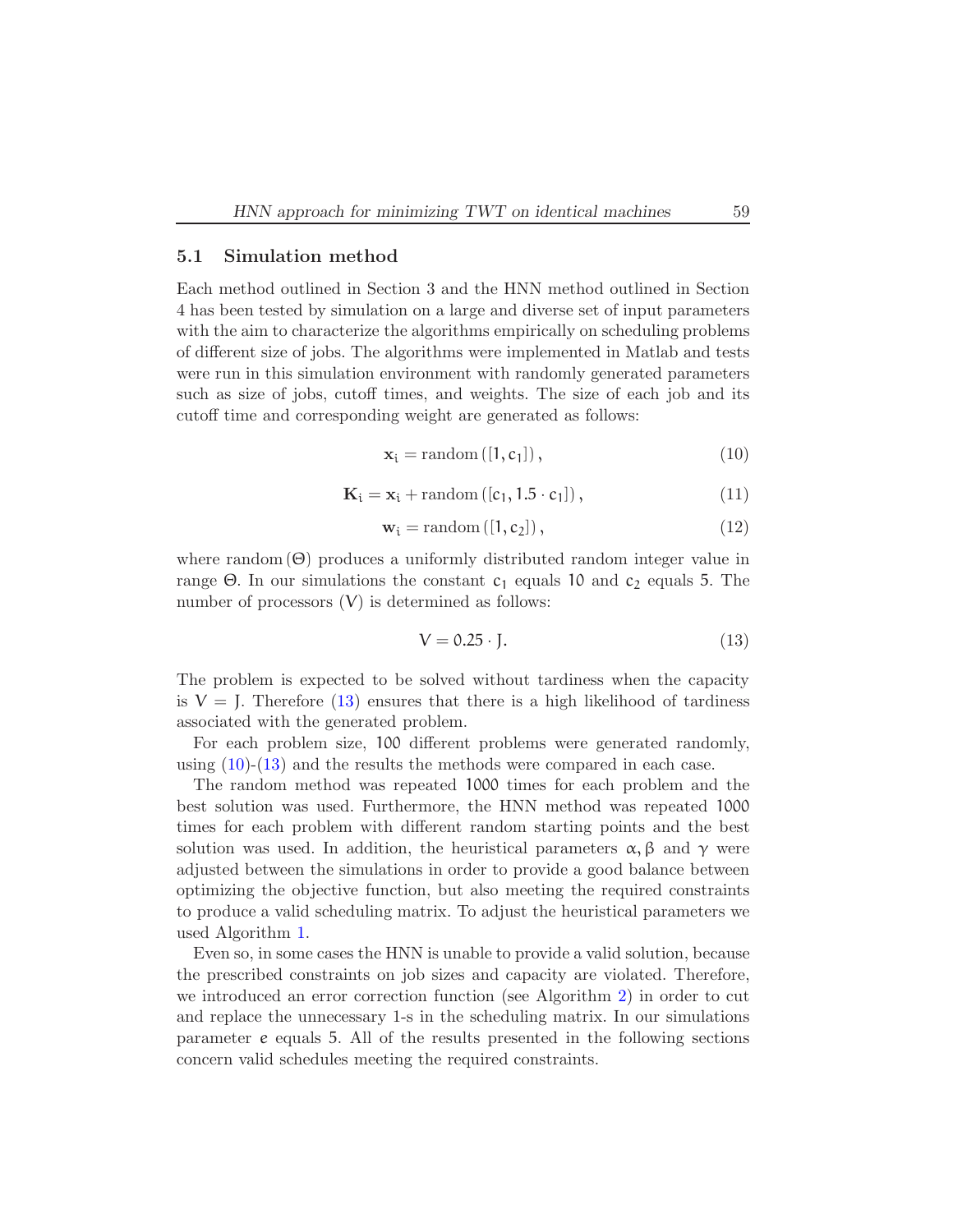### Algorithm 1 Algorithm for adjusting the heuristical parameters

```
Require: x, K, V, e
\alpha \leftarrow 0.1, \beta \leftarrow 5, \gamma \leftarrow 5i \leftarrow 0repeat
   i \leftarrow i + 1C_i \leftarrow HNN (\mathbf{x}, \mathbf{K}, \mathbf{V}, \alpha, \beta, \gamma)\alpha \leftarrow \alpha + 0.01until errors(C_i) < efor k = 1 \rightarrow i do
    C_k \leftarrow \text{correct}(C_k)T_k \leftarrow \text{calculateTWT}(\mathbf{C}_k)end for
return \min(T)
```
### <span id="page-12-0"></span>Algorithm 2 Correction algorithm for the scheduling matrix produced by the HNN

<span id="page-12-1"></span>Require:  $x, w, K, V, C$ for  $k = 1 \rightarrow L$  do while  $\sum_{i=1}^N C_{i,k} > V$  do Remove 1 from row j, where j is the row in column k with minimal weight that has  $C_{j,k} = 1$ end while end for for  $k = 1 \rightarrow N$  do while  $\sum_{i=1}^{L} C_{k,i} > x_k$  do Remove 1 from row k from the column l, where l is the righternmost column in row k such that  $C_{k,l} = 1$ end while while  $\sum_{i=1}^L \mathbf{C}_{k,i} < \mathbf{x}_k$  do Add 1 to row k in column l where l is the lefternmost column where 1 can be added without violating the capacity constraint V. end while end for return C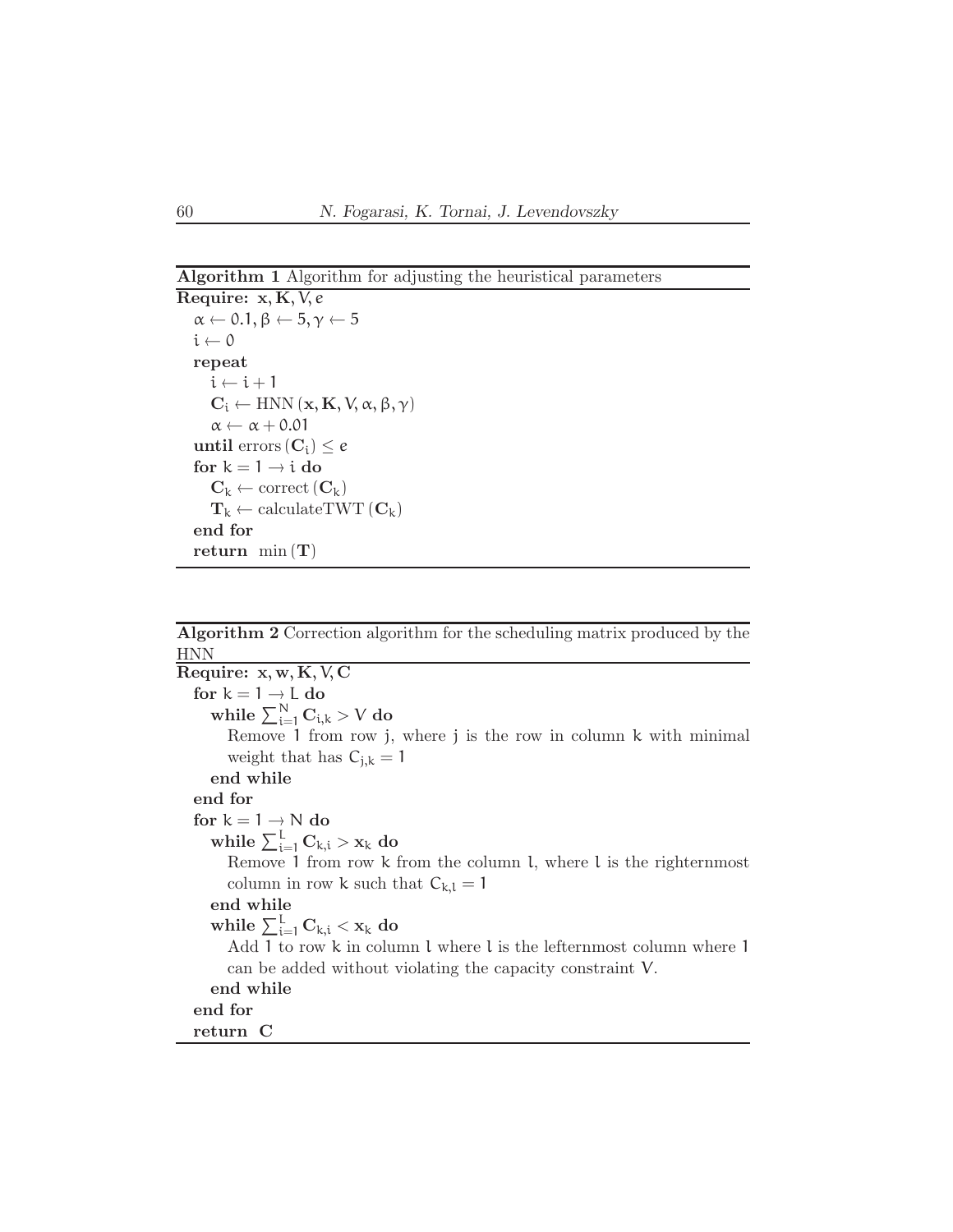### 5.2 Average total weighted tardiness of the different methods

The first simulation compares the average total weighted tardiness provided by the algorithms for different problem sizes.



<span id="page-13-0"></span>Figure 1: Average TWT produced by each heuristic over randomly generated problems depicted as a function of the number of jobs in the problem.

Figure [1](#page-13-0) demonstrates that the best solution achieved by the HNN produces better average TWT for all problem sizes than any of the other heuristics. The performances of the EDD, LBS and random methods are, on average, worse than the WSPT and LWPF heuristics and the HNN for all problem sizes. This shows that consideration of the weights in the optimization problem is critical to reach near-optimal TWT schedules. It is also clearly visible that the HNN consistently outperforms all other methods for all problem sizes. Note also that the simple LWPF heuristic, proposed by us, outperforms the WSPT heuristic widely used as a benchmark in the literature.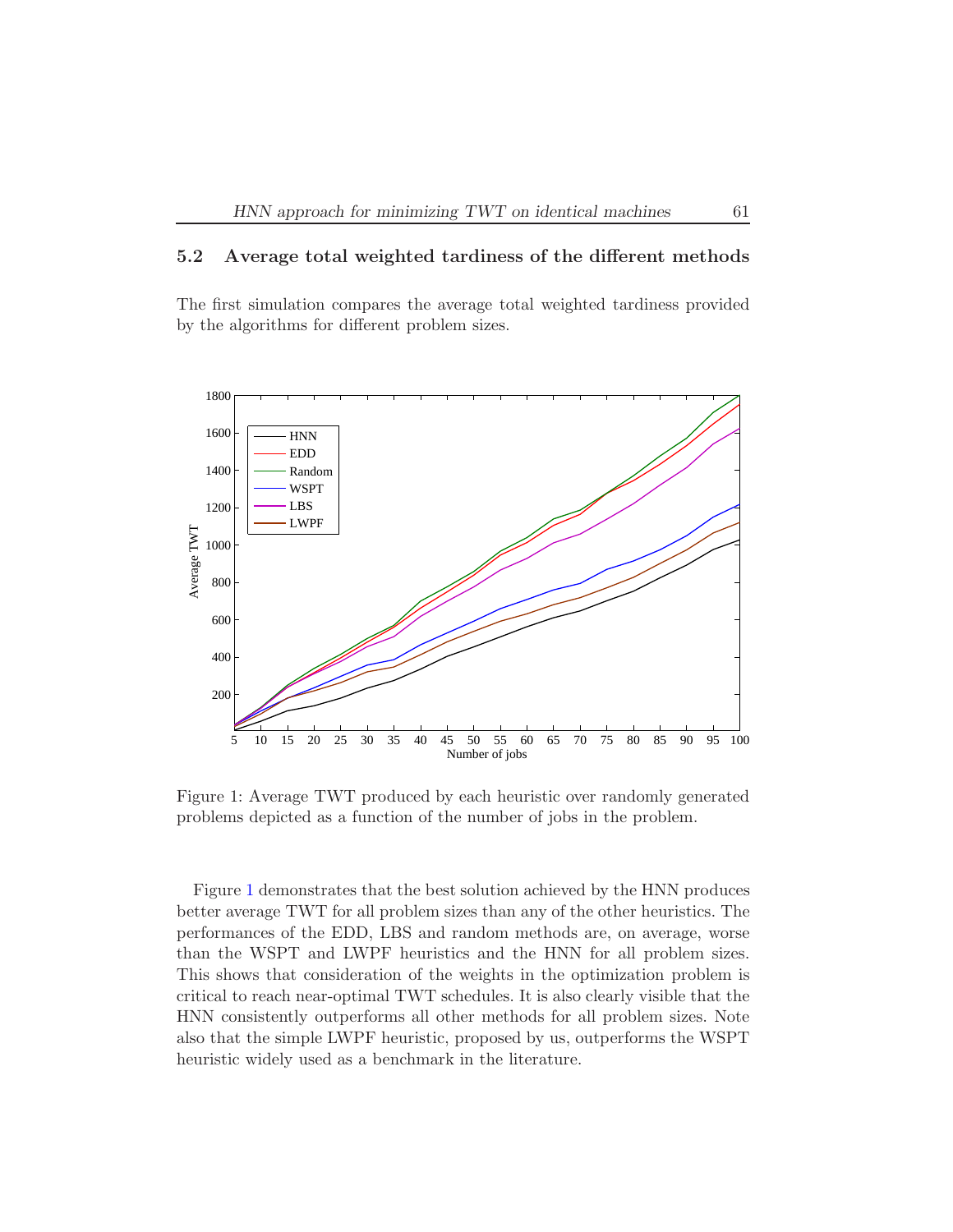### 5.3 Detailed comparison of the HNN performance versus other heuristics

In this section, we quantify how much better the solution provided by the HNN is, in comparison to the EDD, WSPT and LWPF algorithms. Figure [2](#page-14-0) depicts the ratio of average TWT produced by the HNN method versus the other heuristics. We conclude that, on average, the best solution of the HNN heavily outperforms the traditional solutions: the total weighted tardiness of the best HNN solution is  $25\% - 56\%$  of the EDD,  $25\% - 84\%$  of the WSPT, and 34% − 91% of the LWPF. As the problem size increases, the WSPT and LWPF heuristics produce solutions which are closer to the HNN.



Figure 2: Ratio of average TWT produced by the HNN versus EDD, WSPT

<span id="page-14-0"></span>and LWPF as a function of the problem size

In order to verify that the HNN consistently outperforms the other heuristics on a wide spectrum of problems, not just on a few selected problems for each given problem size, we ran a more detailed experiment. In this case, we investigated 500 randomly generated problems for each problem size and computed the percentage of times the HNN produced a better solution than LWPF, the next best method. Table [1](#page-15-0) shows the result which quite convinc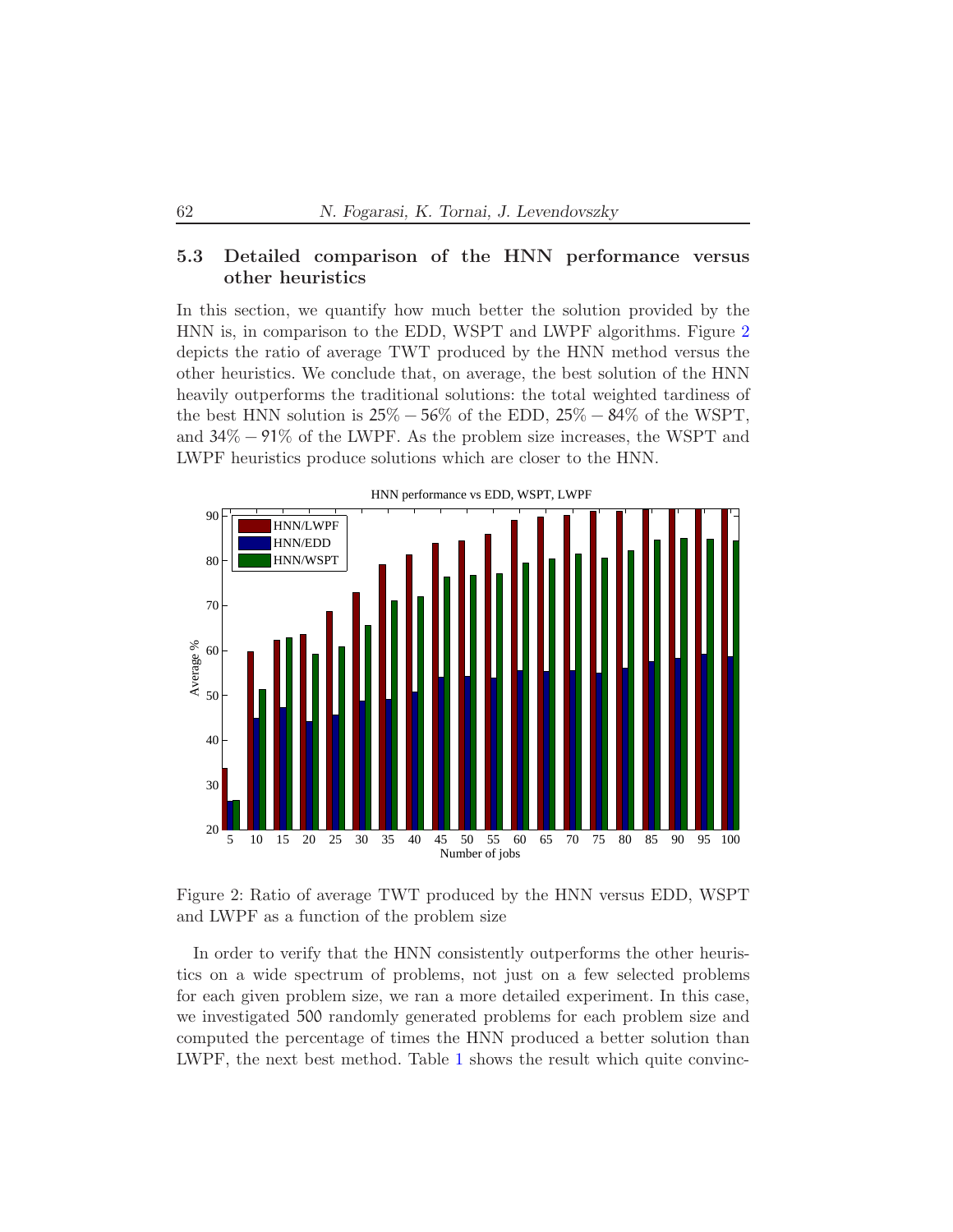<span id="page-15-2"></span>ingly proves the general applicability of the HNN to different problem types. Across the spectrum of problem domain, the ratio is higher than 98.5% for all investigated job sizes.

Table 1: Percentage of problems in which the HNN provides an improved solution over the next best heuristic, LWPF

<span id="page-15-0"></span>

| Job size   5 10 20 25 50 75 100 |  |  |  |                                                  |
|---------------------------------|--|--|--|--------------------------------------------------|
|                                 |  |  |  | $\vert$ 99.9% 100% 99.5% 99.2% 99.3% 98.6% 98.8% |

#### 5.4 Runtime characteristics of the investigated algorithms

In this section, we summarize the runtime characteristics of the introduced algorithms. Table [2](#page-15-1) contains the theoretical order of convergence of the algorithms as a function of the length of the input parameters.

<span id="page-15-1"></span>

| Algorithm         | Order of convergence      | Reference      |
|-------------------|---------------------------|----------------|
| Random strategy   | $O(L \cdot N)$            |                |
| EDD, WSPT, LWPF   | $O(L \cdot N)$            | 16             |
| <b>LBS</b>        | $O(L \cdot N^2)$          | 19             |
| <b>HNN</b>        | $(L^2 \cdot N^2)$         | $[10]$ , $[9]$ |
| Exhaustive search | $\partial$ L·N $\partial$ |                |

Table 2: Theoretical order of convergence of the investigated algorithms

Note that this table shows the theoretical runtime for a single run of the specified algorithm, whilst we need to run a constant number of the HNN and random iterations. On the other hand, these independent runs can be executed in parallel on several computers, multicore machines or even GPUbased architectures, so the overall runtime should not be significantly different due to the need to run multiple iterations.

Figure [3](#page-16-0) depicts the empirical runtime comparison of the different heuristics which confirm the theoretical limits. Although the HNN is the slowest method of the investigated heuristics, in practice we see that near optimal solution of a 100 job problem takes only around 6 seconds / iteration (including the iterative adjustment of the heuristic parameters as per Algorithm [1\)](#page-12-0) on Core i7@3Ghz processor, running non-optimized Matlab code, which is very promising as far as its practical applicability in real life applications is concerned. With further optimization and parallelization on multicore machines or GPGPU technology,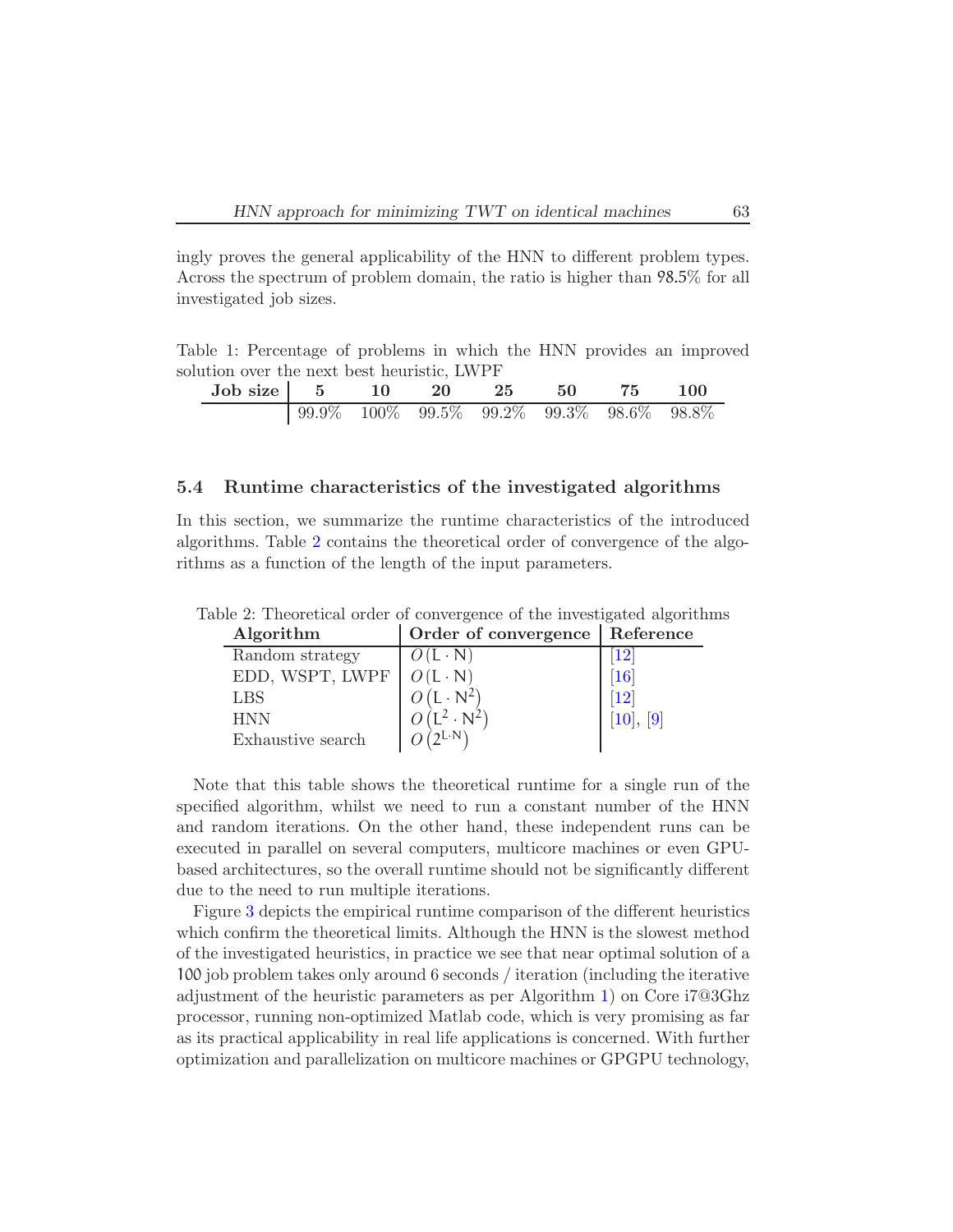

<span id="page-16-0"></span>Figure 3: The average runtime of each algorithm per iteration (including the iterative adjustment of the heuristic parameters as per Algorithm 1 for HNN), depicted as a function of the number of jobs. Note that the vertical axis is using a logarithmic scale

the HNN method provides better quality solutions than the other heuristics within acceptable runtimes.

# 6 Conclusions and directions of future research

In this paper, we studied the NP-hard problem of scheduling jobs with given relative priorities (weights) and deadlines on identical machines, minimizing the TWT measure. We developed a novel heuristic approach, utilizing quadratic programming and the Hopfield neural network and we showed that, in general, it outperforms the EDD and WSPT methods. Furthermore, we have shown that our approach can be applied in real-time settings for small problem sizes and possesses scalability features which are acceptable for real world applications.

More formal methods for the selection of alpha, beta and gamma parameters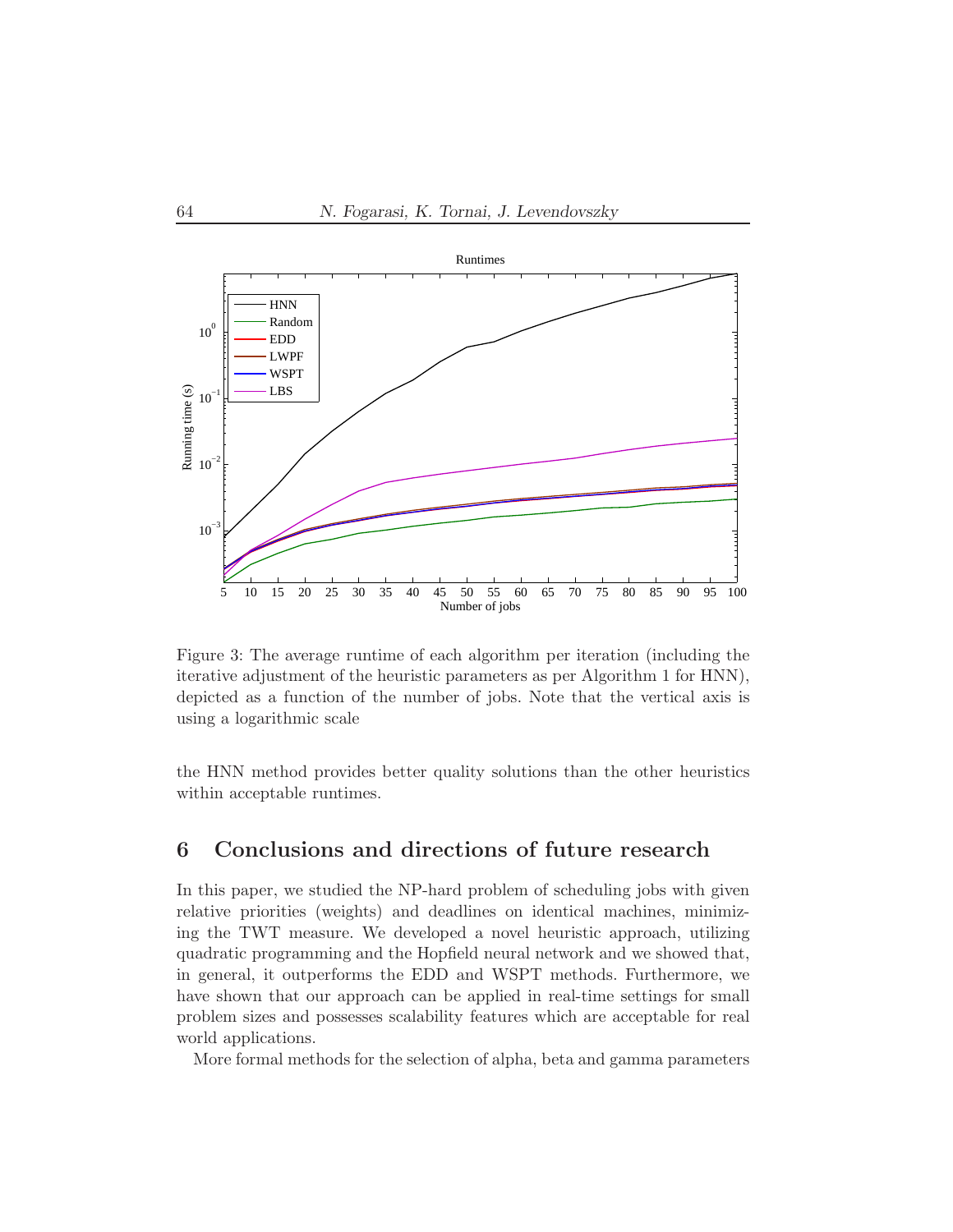could be investigated in the future to further improve performance. Another idea to explore is whether a more intelligent selection of the initial point for the HNN algorithm (eg. the result of the LWPF or WSPT heuristics) would improve the algorithms performance over the random starting point which was used in our tests. Finally, the performance of the HNN algorithm needs to be compared to more complex heuristic methods.

### <span id="page-17-9"></span>References

- [1] D. E. [Akyol,](http://www.deu.edu.tr/DEUWeb/English/Icerik/Icerik.php?KOD=6933) G. M. [Bayhan,](http://kisi.deu.edu.tr/mirac.bayhan/) Multi-machine earliness and [tardiness scheduling problem:](http://www.springerlink.com/content/j42666764q57j768/fulltext.pdf) an interconnected neural network approach. *Int. J. of [Adv. Manuf. Technol.]( http://www.ingentaconnect.com/content/klu/170;jsessionid=e2q15a1aanbi.alice)*, **37** (2008) 576–588.  $\Rightarrow$  [50](#page-2-0)
- <span id="page-17-5"></span>[2] V. A. [Armentano,](http://www.densis.fee.unicamp.br/~vinicius/) D. S. Yamashita, [Taboo search](http://www.springerlink.com/content/p130j57823581544/fulltext.pdf) for scheduling on identical parallel machines to minimize mean tardiness. *J. of [Intell. Manuf.]( http://www.springerlink.com/content/0956-5515/)*, 11 (2000) 453–460.  $\Rightarrow$  [50](#page-2-0)
- <span id="page-17-4"></span>[3] M. [Azizoglu,](http://www.ie.metu.edu.tr/~meral/) O. [Kirca,](http://www.eng.metu.edu.tr/pages/roster/ie/okirca.html) [Tardiness minimization](http://pdn.sciencedirect.com/science?_ob=MiamiImageURL&_cid=271692&_user=303407&_pii=S0925527398000346&_check=y&_origin=article&_zone=toolbar&_coverDate=01-Jul-1998&view=c&originContentFamily=serial&wchp=dGLzVlt-zSkWb&md5=02b6599b4fce34cb16af86e5fab52fa6/1-s2.0-S0925527398000346-main.pdf) on parallel machines. *Int. J. of [Production Econ.](http://www.journals.elsevier.com/international-journal-of-production-economics/)*, 55 (1998) 163–168.  $\Rightarrow$  [50](#page-2-0)
- <span id="page-17-8"></span>[4] D. Biskup, J. Herrman, J. N. D. [Gupta,](http://cba.uah.edu/is/gupta) Scheduling [identical parallel machines](http://pdn.sciencedirect.com/science?_ob=MiamiImageURL&_cid=271692&_user=303407&_pii=S0925527308001515&_check=y&_origin=article&_zone=toolbar&_coverDate=30-Sep-2008&view=c&originContentFamily=serial&wchp=dGLbVlV-zSkWz&md5=7b8fbf6e6ed22800adf81b749691e1d0/1-s2.0-S0925527308001515-main.pdf) to minimize total tardiness. *Int. J. of [Production Econ.](#page-0-0)*, 115 (2008) 134–142.  $\Rightarrow$  [50](#page-2-0)
- <span id="page-17-3"></span><span id="page-17-0"></span>[5] P. [Brucker,](http://www.mathematik.uni-osnabrueck.de/staff/phpages/bruckerp.rdf.html) *Scheduling Algorithms*, 5th edn. New York: [Springer,](www.springer.com) 2007. <sup>⇒</sup> [49,](#page-1-0) [51](#page-3-1)
- [6] A. [Dogramaci,](http://www.provost.bilkent.edu.tr/rector/dogramac.htm) J. Surkis, Evaluation of a heuristic for [scheduling independent jobs](http://www.jstor.org/stable/pdfplus/2630795.pdf?acceptTC=true) on parallel identical processors. *[Manag. Sci.](http://www.jstor.org/action/showPublication?journalCode=manascie)*, 25, 12 (1979) 1208–1216. ⇒[50](#page-2-0)
- <span id="page-17-1"></span>[7] J. Du, J. Y. T. [Leung,](http://web.njit.edu/~leung/) [Minimizing total tardiness](http://www.jstor.org/stable/pdfplus/3689992.pdf) on one machine is np-hard. *[Math. Oper. Res.](http://mor.pubs.informs.org/)*, **15**, 3 (1990) 483–495. ⇒[50,](#page-2-0) [53](#page-5-0)
- <span id="page-17-7"></span>[8] A. Guinet, Scheduling independent jobs on uniform parallel machines to minimize tardiness criteria. *J. of [Intell. Manuf.](http://www.springer.com/business+%26+management/production/journal/10845)*, 6 (1995) 95–103.  $\Rightarrow$  [50](#page-2-0)
- <span id="page-17-12"></span><span id="page-17-11"></span>[9] S. [Haykin,](http://soma.mcmaster.ca/haykin.php) *Neural Networks* and Learning Machines, 3rd edn. [Prentice Hall,](http://prenticehall.com/) 2008.  $\Rightarrow 63$  $\Rightarrow 63$ <br>[10] J. J. H
- [Hopfield,](http://www.cirs.net/researchers/researchers.php?id=567) Neural networks and physical systems with [emergent collective computational](http://bi.snu.ac.kr/Courses/g-ai09-2/hopfield82.pdf) abilities. In: *Proc. Natl. Acad. Sci. USA*, 79  $(1982)$  2554–2558.  $\Rightarrow$  [55,](#page-7-1) [63](#page-15-2)
- <span id="page-17-6"></span>[11] C. P. [Koulamas,](http://www.isi.gr/en/profile/koulamas_christos.html) The [total tardiness problem:](http://www.jstor.org/stable/pdfplus/171984.pdf) review and extensions. *[Oper. Res.](http://www.informs.org/Pubs/OR)*, 42 (1994) 1025–1041.  $\Rightarrow$  [50](#page-2-0)<br>[12] E. Laszlo, K. Tornai,
- <span id="page-17-10"></span>G. Treplan, J. [Levendovszky,](http://neural.hit.bme.hu/levendov/) Novel [load balancing scheduling](http://www.thinkmind.org/index.php?view=article&articleid=ctrq_2011_3_20_10067) algorithms for wireless sensor networks. In: *The Fourth Int. Conf. on Communication Theory, Reliability, and Quality of Service*, Budapest, 2011, pp. 54–49. <sup>⇒</sup>[54,](#page-6-0) [63](#page-15-2)
- <span id="page-17-2"></span>[13] E. L. Lawler, A pseudopolynomial algorithm for sequencing jobs to minimize total tardiness. Ann. of [Discrete Math.](http://www.sciencedirect.com/science/bookseries/01675060), 1 (1977) 331–342.  $\Rightarrow$  [50](#page-2-0)